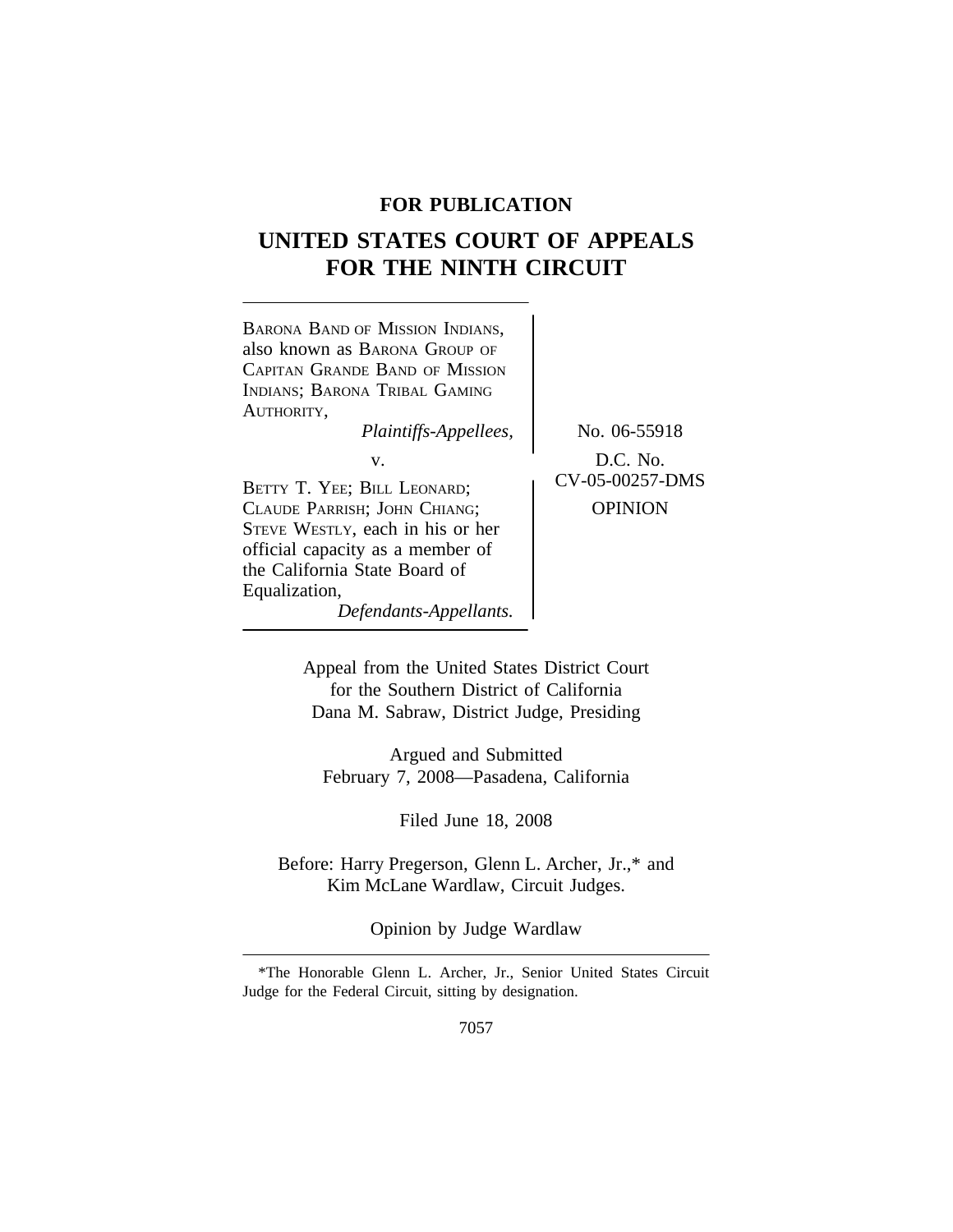## **COUNSEL**

Bill Lockyer, W. Dean Freeman, Domini Pham, Leslie Branam Smith, San Diego, California, for the appellants.

Art Bunce, Kathryn Clenney, Law Offices of Art Bunce, Escondido, California, for the appellees.

#### **OPINION**

WARDLAW, Circuit Judge:

We must decide whether a non-Indian contractor who purchases construction materials from non-Indian vendors, which are later delivered to a construction site on Indian land, is exempt from state sales taxes. The California State Board of Equalization (the "Board") appeals the grant of summary judgment in favor of the Barona Band of Mission Indians (the "Tribe") in which the district court determined that the balancing test set forth in *White Mountain Apache Tribe v. Bracker*, 448 U.S. 136 (1980), preempted a state sales tax lev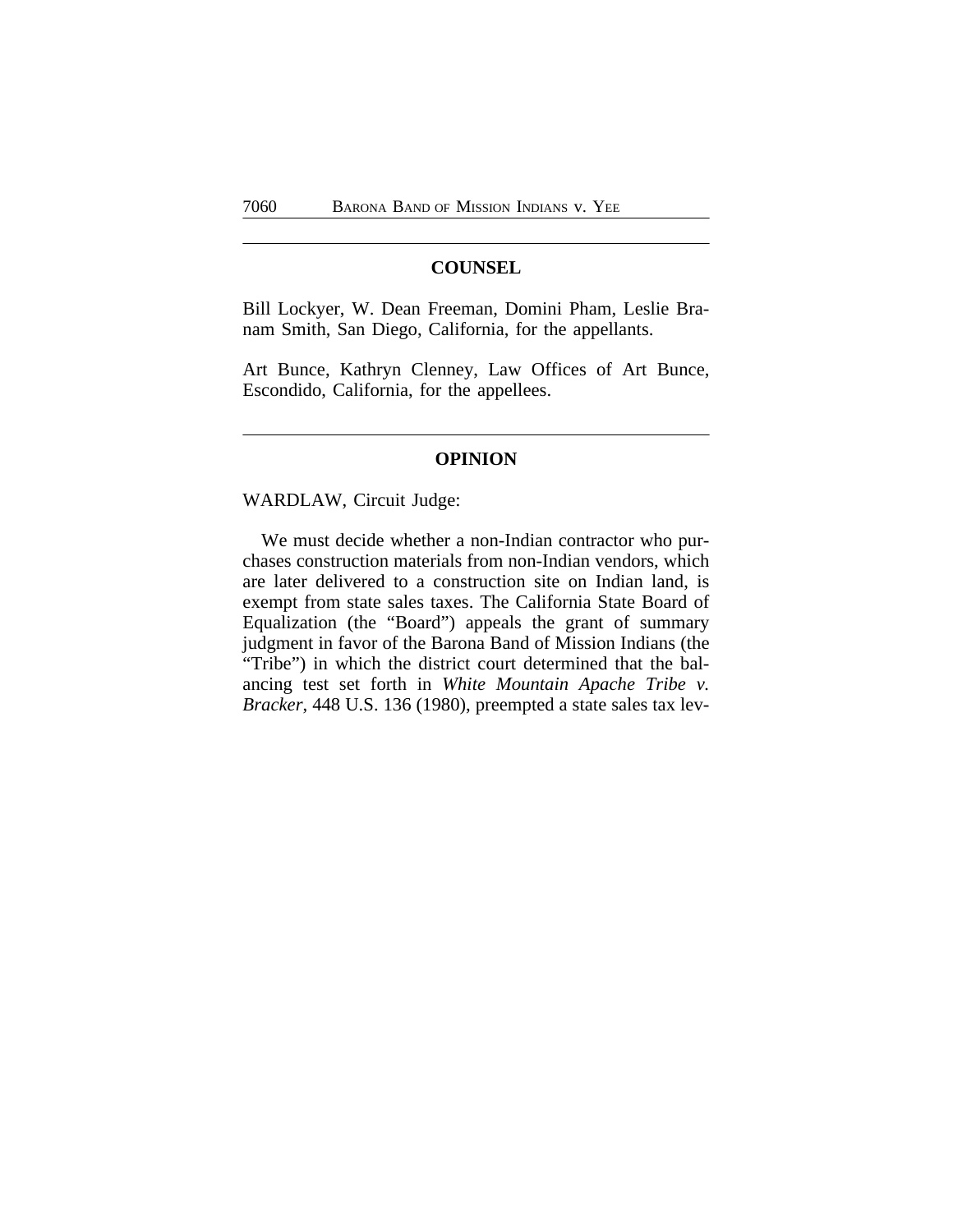ied against a non-Indian subcontractor performing electrical work on the Tribe's multi-million dollar casino expansion. Because the Tribe, as part of its highly lucrative gambling enterprise, merely marketed a sales tax exemption to non-Indians as part of a calculated business strategy, we conclude that its strategic effort to receive construction services from non-Indians at a competitive discount by circumventing the state sales tax does not outweigh California's interest in raising general funds for its treasury. The district court had jurisdiction under 28 U.S.C. § 1362, and we have jurisdiction pursuant to 28 U.S.C. § 1291.**<sup>1</sup>** We reverse and remand to the district court for further proceedings consistent with this opinion.

# **I. BACKGROUND**

After nearly two centuries of displacement of the Barona Band of Mission Indians by European and then American encroachment, the United States enacted legislation to provide a tract of land in rural San Diego County to serve as a reservation for the Tribe. Until the early 1990s, however, the Tribe suffered from deep structural economic difficulties. Following the nationwide trend of Native Americans seeking to infuse economic life into depressed reservations, the Tribe opened up a casino in 1996: the Barona Valley Ranch Resort & Casino — "Where The Real Players Play, and Win."

By 2001, enough of these real players had played and lost for the Tribe to plan a \$75 million expansion to the casino floor and hotel, replete with a new wedding chapel, parking

**<sup>1</sup>**Although the Board has not pursued on appeal its contention that we lack jurisdiction under the Tax Injunction Act, 28 U.S.C. § 1341, we must consider the issue sua sponte. Having done so, we agree with the district court that our courts have jurisdiction to entertain this action. Both the district court and we have jurisdiction because this is an appeal from an action by the Tribe under 28 U.S.C. § 1362 to challenge a state imposed tax. *See Moe v. Confederated Salish and Kootenai Tribes*, 425 U.S. 463, 474-75 (1976).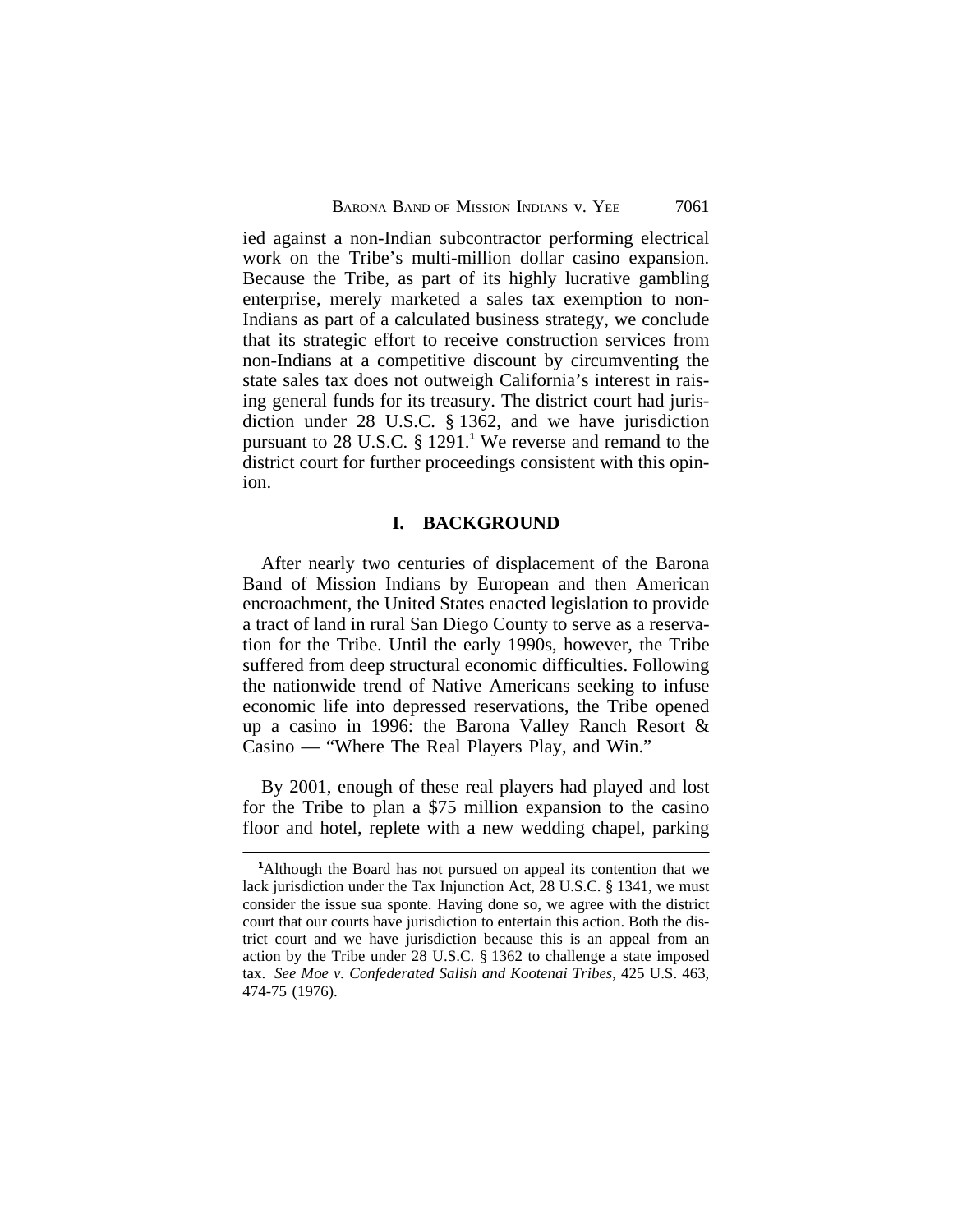structure and other resort amenities. The Tribe entered into a lump sum contract with a general contractor, Hensel Phelps Construction Co. (the "prime contract") to construct the expansion. Under California law, a lump sum contract "means a contract under which the contractor for a stated lump sum agrees to furnish and install materials or fixtures, or both." CAL. ADMIN. CODE tit. 18,  $\S$  1521(a)(8). Under the prime contract's terms, Hensel Phelps entered into a series of subcontracts with contractors in the various trades to complete discrete tasks. To that end, Hensel Phelps subcontracted with Helix Electric, Inc. to perform the expansion's electrical work.

As part of the prime contract terms, the Tribe touted a method it had devised to circumvent state sales tax, which would otherwise fall on the contractor, by scheduling deliveries to occur on tribal lands. Section 3.6.2 of the prime contract reads: "[Barona Band] is a federally recognized Indian Tribe and is therefore qualified for an exemption from California state sales and use tax on the purchase of tangible personal property if certain criteria are met. This Project is being structured, in accordance with Attachment O, to take advantage of the tax-exempt status of the [Tribe]." Attachment "O" to the prime contract carefully details the steps necessary for Hensel Phelps and its subcontractors to enjoy sales tax-free construction work. Under Attachment "O," Hensel Phelps and any subcontractor are designated as the Tribe's "purchasing agent for the procurement of Construction Supplies." The contractual language next provides a blueprint for the parties to follow in order to avoid state sales taxes. In bold lettering, Attachment "O" requires that any purchase made by Hensel Phelps and its subcontractors should only become officially consummated, with title transferring, on the Tribe's property.**<sup>2</sup>**

**<sup>2</sup>**Parties may not alter the substance of a transaction by inserting legal formalisms into contractual language. *See Northrop Corp. v. Bd. of Equalization*, 110 Cal. App. 3d 132, 142-43 (Cal. Ct. App. 1980) (holding that contract's claim that title would not pass could not defeat economic reality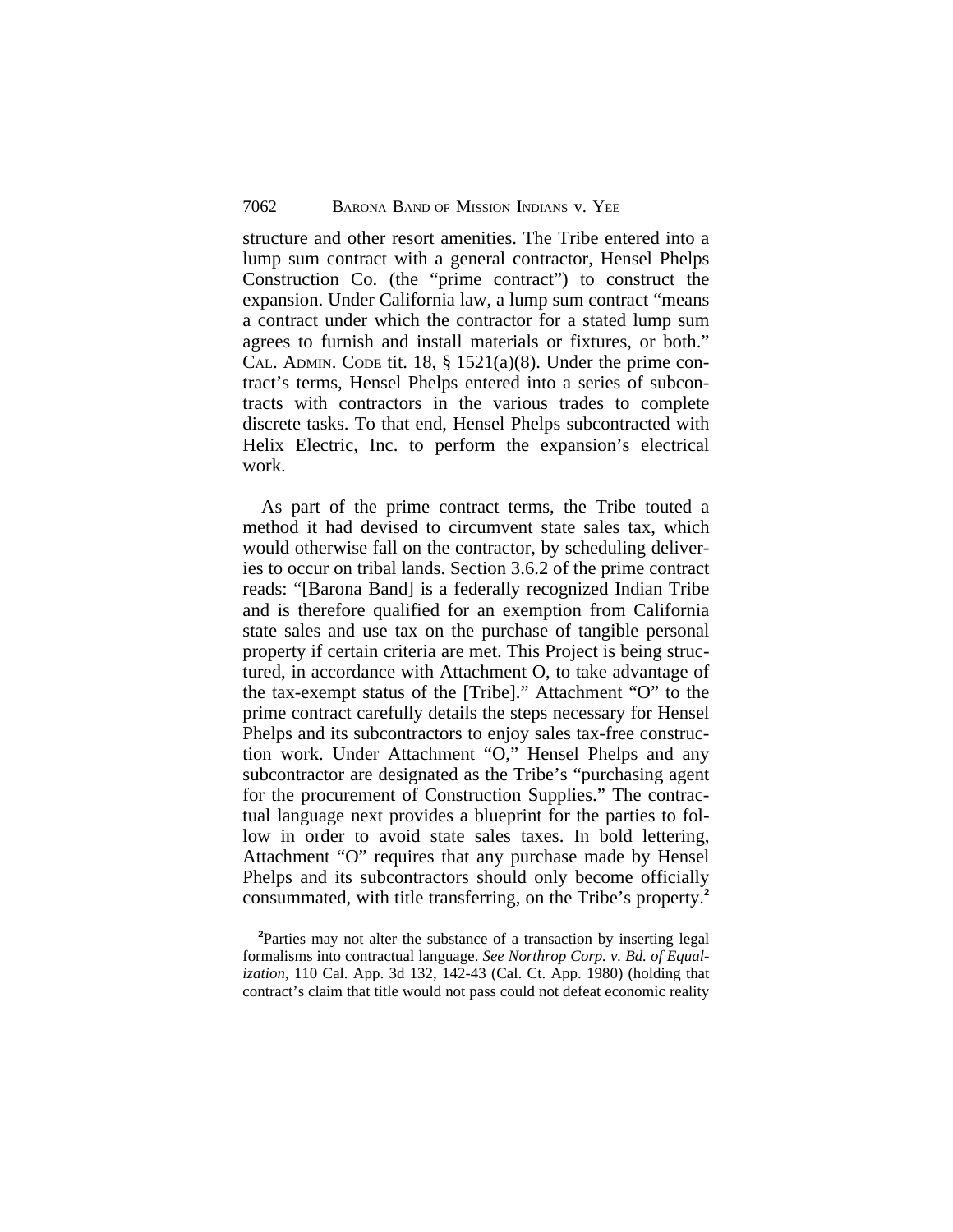All "shipping orders and delivery receipts," according to the contract, must include the following language:

# **THIS SALE IS NOT COMPLETE, AND TITLE DOES NOT PASS, UNTIL DELIVERY IS ACCEPTED BY THE BUYER ON THE BARONA INDIAN RESERVATION.**

In a further effort to shield subcontractors from California state sales tax, the prime contract directs that the "Contractor shall not make advance payments to suppliers for materials or equipment which have not been delivered or stored at this site." Provided that Hensel Phelps and its subcontractors properly follow these steps, the Tribe promises to indemnify and defend them against any assessment of tax liability.

Under these terms, Helix Electric performed nearly four million dollars worth of sales-tax-free electrical work on the casino expansion. A Board-conducted audit concluded that Helix Electric owed slightly over \$200,000 in sales and use tax emanating from purchases of construction materials—with title purporting to transfer on Tribe territory—from non-Indian vendors for use on the casino expansion. The Board issued a formal Notice of Determination to Helix demanding that it pay sales taxes in that amount. Helix Electric then sought indemnification from Hensel Phelps, which in turn sought reimbursement from the Tribe. The Tribe sued individual members of the Board in their official capacity in the United States District Court for the Southern District of California, seeking declaratory relief. The Tribe sought a judicial determination that the California state sales tax was invalid

that required appellant to remit sales tax to the state). On the record before us, it is unclear whether the economic realities of the subcontractors' work conformed to the advantageous assertions of title transfers contained in the contract. Nevertheless, we need not determine this factual matter to resolve the appeal before us.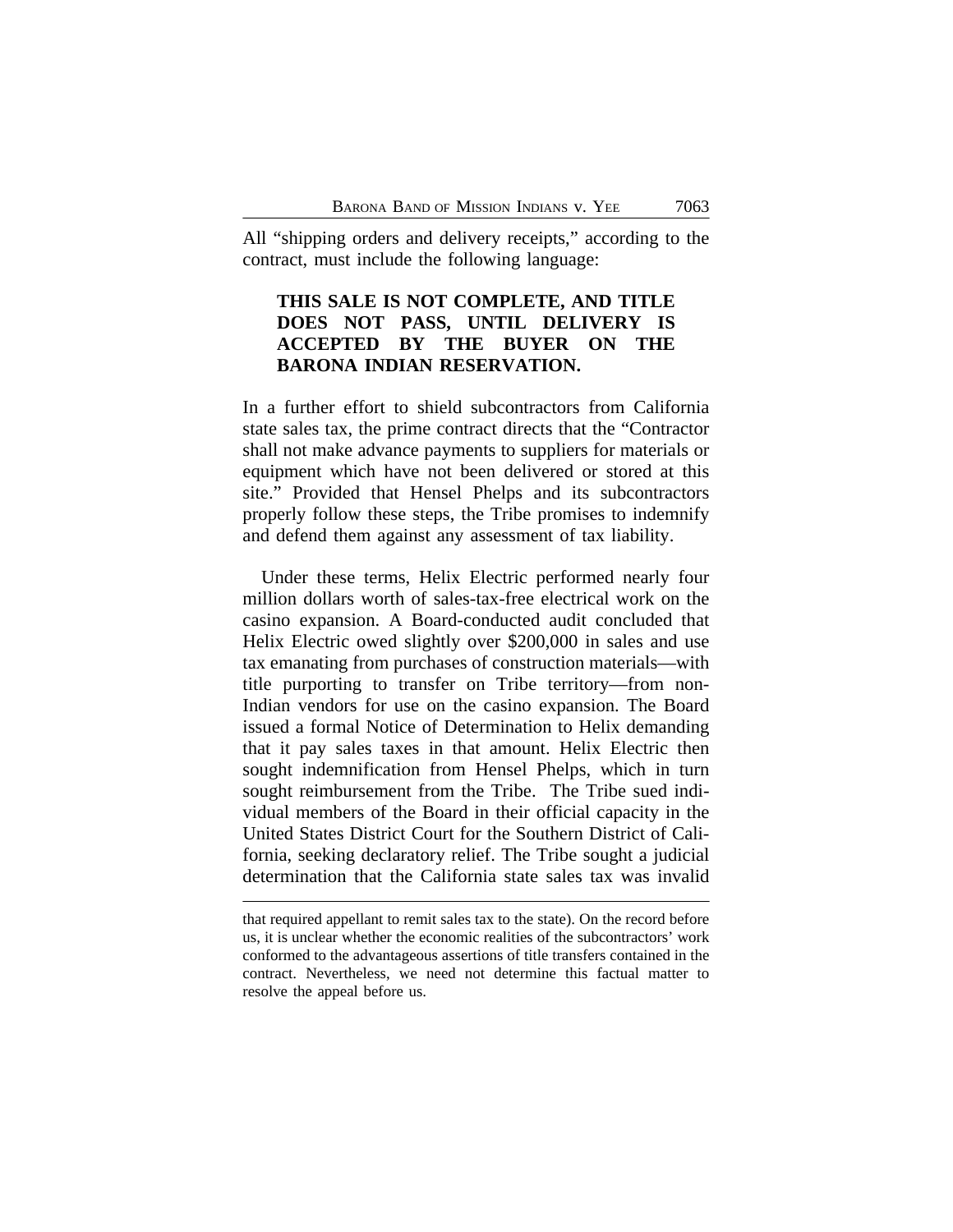(1) per se as a direct tax on the Tribe; (2) under the *Bracker* balancing test as a tax leveled against non-Indians on Indian territory; or (3) as preempted by the Indian Gaming Regulatory Act, 25 U.S.C. §§ 2701, *et seq.* ("IGRA"). The parties filed cross-motions for summary judgment and submitted a Joint Statement of Undisputed Material Facts.

While the district court disagreed that the tax was a *per se* improper tax levied against the Tribe, it did agree that the tax failed the *Bracker* balancing test and granted the Tribe's motion for summary judgment. The Board timely appeals.

## **II. DISCUSSION**

#### *A. Per Se Invalidity*

Historically, the United States Supreme Court treated reservations as places where, in Chief Justice Marshall's words, the "laws of [a State] can have no force." *Worcester v. Georgia*, 6 Pet. 515, 561 (1832). This viewpoint, however, has softened over time, and the modern Court has "acknowledged certain limitations on tribal sovereignty." *New Mexico v. Mescalero Apache Tribe*, 462 U.S. 324, 331 (1983); *see also* COHEN'S HANDBOOK OF FEDERAL INDIAN LAW §§ 6.01-6.03 (2005) (outlining shift from traditional view of Indian sovereignty). Thus, Indian tribes and their possessions are akin to legal hybrids, "unique aggregations possessing attributes of sovereignty over both their members and their territory . . . retain[ing] any aspect of their historical sovereignty not 'inconsistent with the overriding interests of the National Government.' " *Mescalero*, 462 U.S. at 332 (citing *Washington v. Confederated Tribes*, 47 U.S. 134, 153 (1980)).

**[1]** The historically entrenched idea of tribal autonomy, however, remains central to our reasoning when confronted with the application of state laws on tribal territory. "[T]raditional notions of Indian self-government are so deeply engrained in our jurisprudence that they have provided an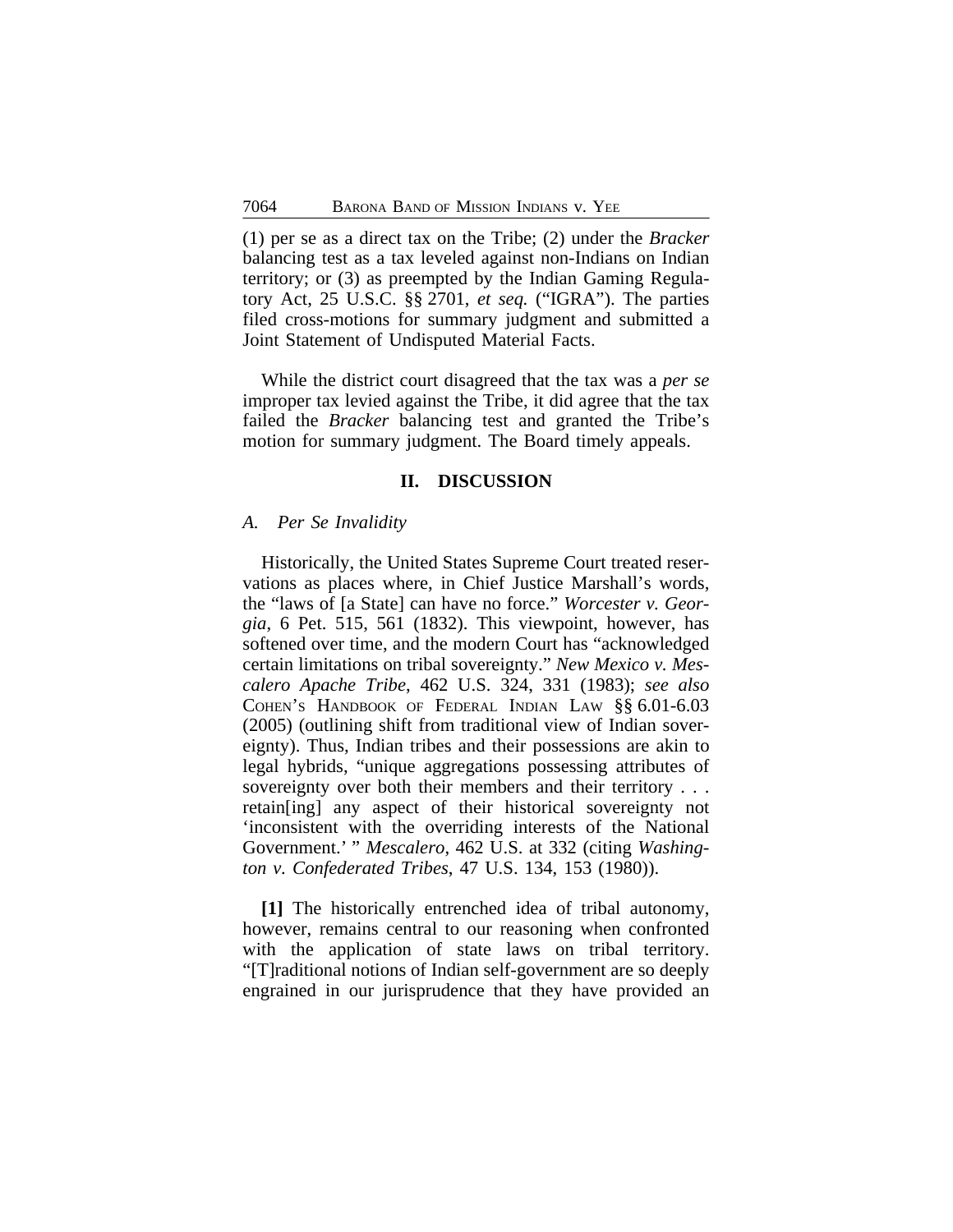important 'backdrop' against which vague or ambiguous federal enactments must always be measured." *Bracker*, 448 U.S. at 143 (internal citation omitted). A doctrine comparable, yet not identical, to federal preemption developed to protect tribes from State encroachment. *Id*. ("Tribal reservations are not States, and the differences in the form and nature of their sovereignty make it treacherous to import to one notions of preemption that are properly applied to the other."). Unlike traditional preemption, two conceptual barriers have been erected to block State law from regulating Indian behavior: federal enactments and Indian sovereignty. *See Ramah Navajo School Bd., Inc. v. Bureau of Revenue of New Mexico*, 458 U.S. 832, 837 (1982). Thus, "State jurisdiction is preempted by the operation of federal law if it interferes or is incompatible with federal and tribal interests reflected in federal law, unless the State interests at stake are sufficient to justify the assertion of State authority." *Mescalero*, 462 U.S. at 334.

**[2]** This legal framework has often required us to undertake careful balancing of various interests. *See Bracker*, 448 U.S. at 142 ("[T]here is no rigid rule by which to resolve the question whether a particular state law may be applied to an Indian reservation or to tribal members."). Not so with state taxation of Indian tribes. "In the special area of state taxation of Indian tribes and tribal members, we have adopted a *per se* rule." *California v. Cabazon Band of Mission Indians*, 480 U.S. 202, 216 n.17 (1987). On the narrow question of whether a state can tax Indian activity on an Indian reservation, the law is clear. "[W]e adhere to settled law: when Congress does not instruct otherwise, a State's excise tax is unenforceable if its legal incidence falls on a Tribe or its members for sales made within Indian country." *Oklahoma Tax Comm'n v. Chickasaw Nation*, 515 U.S. 450, 453 (1995).

The dispositive question for *per se* analysis is who the state is taxing and where. "[U]nder our Indian tax immunity cases, the 'who' and the 'where' of the challenged tax have significant consequences. We have determined that '[t]he initial and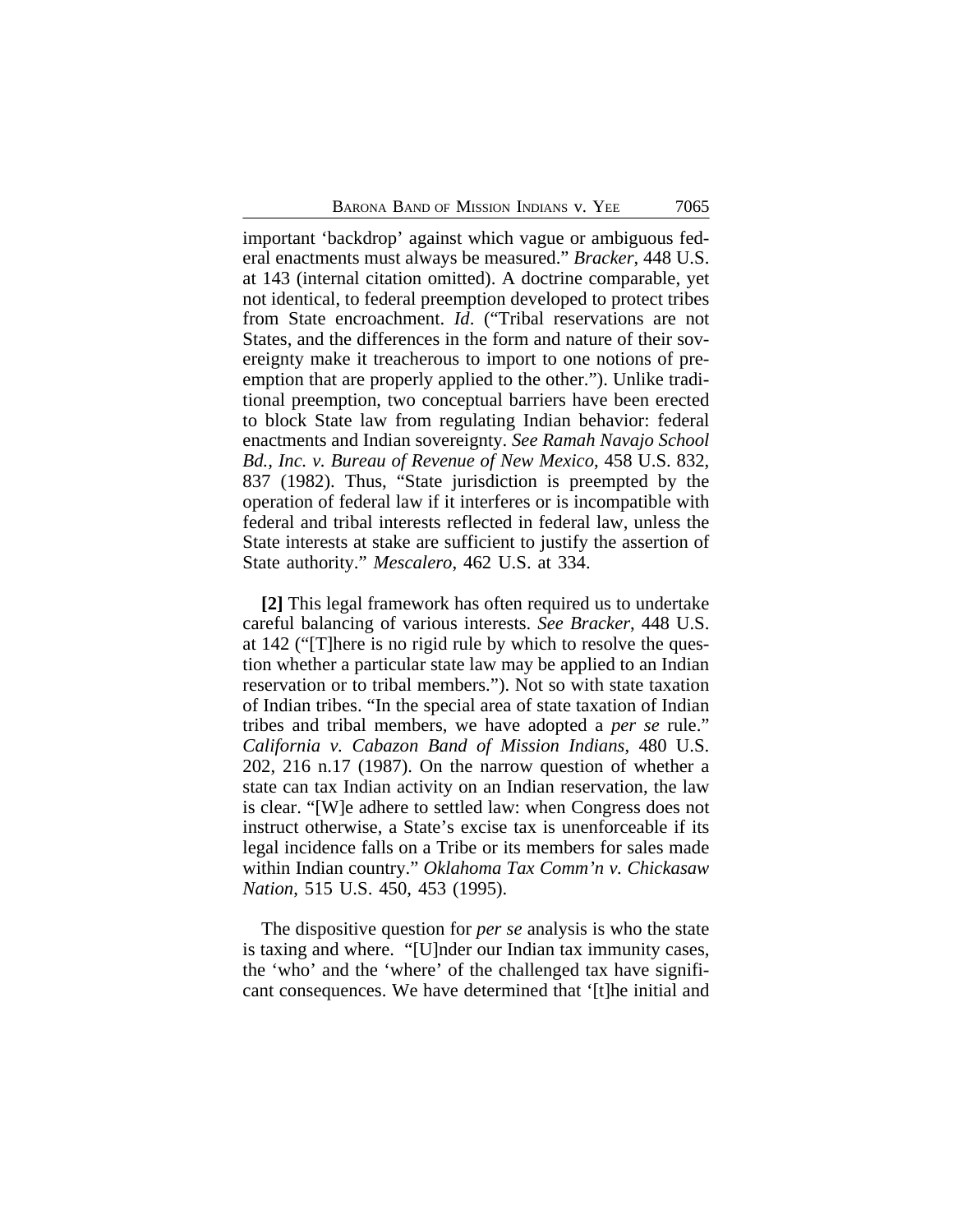frequently dispositive question in Indian tax cases . . . is *who* bears the legal incidence of [the] tax.' " *Wagnon v. Prairie Band Potawatomi Nation*, 546 U.S. 95, 101 (2005) (citing *Okla. Tax Comm'n v. Chickasaw Nation*, 515 U.S. 450 (1995)). The Court has instructed that lower courts seeking to determine the legal incidence of the taxation should look to the "fair interpretation of the taxing statute as written and applied." *California Bd. of Equalization v. Chemehuevi Tribe*, 474 U.S. 9, 11 (1985).

**[3]** The party bearing the legal incidence of a state tax may well differ from the party bearing the economic burden of that tax. For instance, under Attachment "O" to the prime contract, the Tribe will be the economically burdened party due to its promise to indemnify Hensel Phelps and Helix Electric for any state sales tax they are required to pay if the Board prevails. That the Tribe will pay the tax, however, does not resolve the question of who bears the tax's legal incidence. The Court has rejected an argument equating the two: "[O]ur focus on a tax's legal incidence accommodates the reality that tax administration requires predictability. . . . If we were to make 'economic reality' our guide, we might be obliged to consider, for example, how completely retailers can pass along tax increases without sacrificing sales volume—a complicated matter dependent on the characteristics of the market for the relevant product." *Oklahoma Tax Comm'n*, 515 U.S. at 459-60.

**[4]** Therefore, we must examine the underlying California statutes to determine whether the legal incidence falls upon the Tribe, which would render the tax *per se* invalid, or Helix Electric, a non-Indian party beyond the categorical exemption from state taxation. As the district court correctly noted, "[u]nder California statutes and regulations, a construction contractor [Helix Electric] is the 'consumer' of materials furnished later to a client pursuant to a construction contract." "Either sales tax or use tax applies with respect to the sale of the materials to or the use of the materials by the construction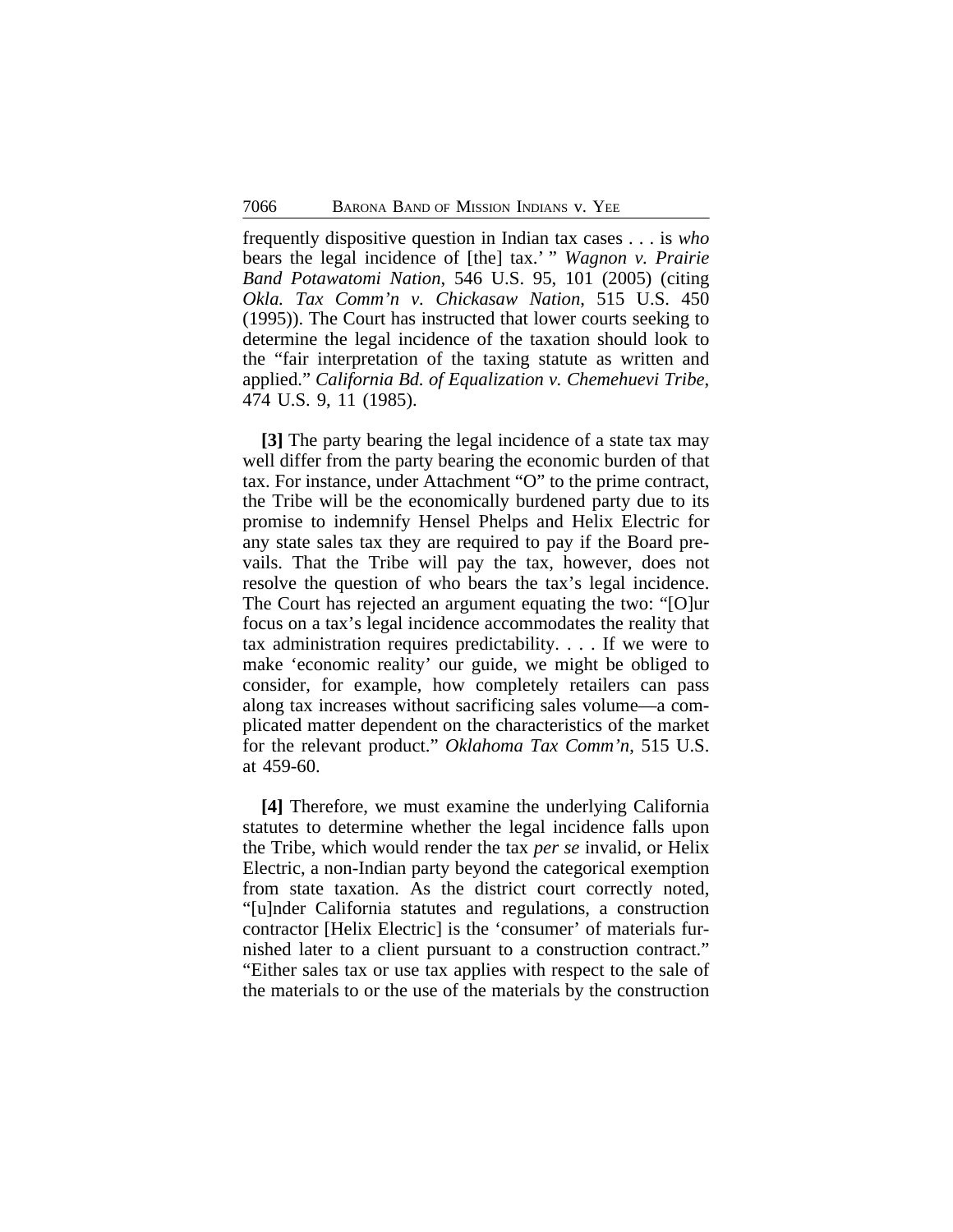contractor." CAL. ADMIN. CODE tit. 18, § 1521(b)(2)(A)(1). Under CAL. ADMIN. CODE tit.  $18$ ,  $\S$   $1521(a)(8)$ , the "lumpsum" contract entered into by the parties falls within the taxing ambit of  $\S 1521(b)(2)(A)(1)$ . Thus, we agree with the district court that the legal incidence of the California sales tax, under the pertinent regulations, falls upon Helix Electric, a non-Indian party.

**[5]** The Tribe attempts an end-run around the "legal incidence" test by structuring its contract to designate subcontractors as "purchasing agents" for the tax-exempt Tribe. Along with the district court, we decline to extend the *per se* test, rooted in due respect for Indian autonomy, to provide tax shelters for non-Indian businesses. The parties may not alter the economic reality of a transaction—a subcontractor performing electrical work for a general contractor—to reap a windfall at the public's expense. "The incidence of taxation depends upon the substance of a transaction. . . . To permit the true nature of a transaction to be disguised by mere formalisms, which exist solely to alter tax liabilities, would seriously impair the effective administration of . . . tax policies." *See Comm'r v. Court Holding Co.*, 324 U.S. 331, 334 (1945). The legal incidence of the sales tax falls on Helix Electric, a non-Indian entity which purchased the construction materials, and the structuring of the expansion as set forth in Attachment O fails to *per se* exempt non-Indians from a valid state tax.

#### *B. Bracker Balancing Test*

**[6]** Without the convenience of a *per se* bright line test, we turn to the *Bracker* balancing test, developed for those "difficult questions . . . where, as here, a State asserts authority over the conduct of non-Indians engaging in activity on the reservation." *Bracker*, 448 U.S. at 144. The test calls for careful attention to the factual setting, requiring "a particularized inquiry into the nature of the state, federal, and tribal interests at stake, an inquiry designed to determine whether, in the specific context, the exercise of state authority would violate fed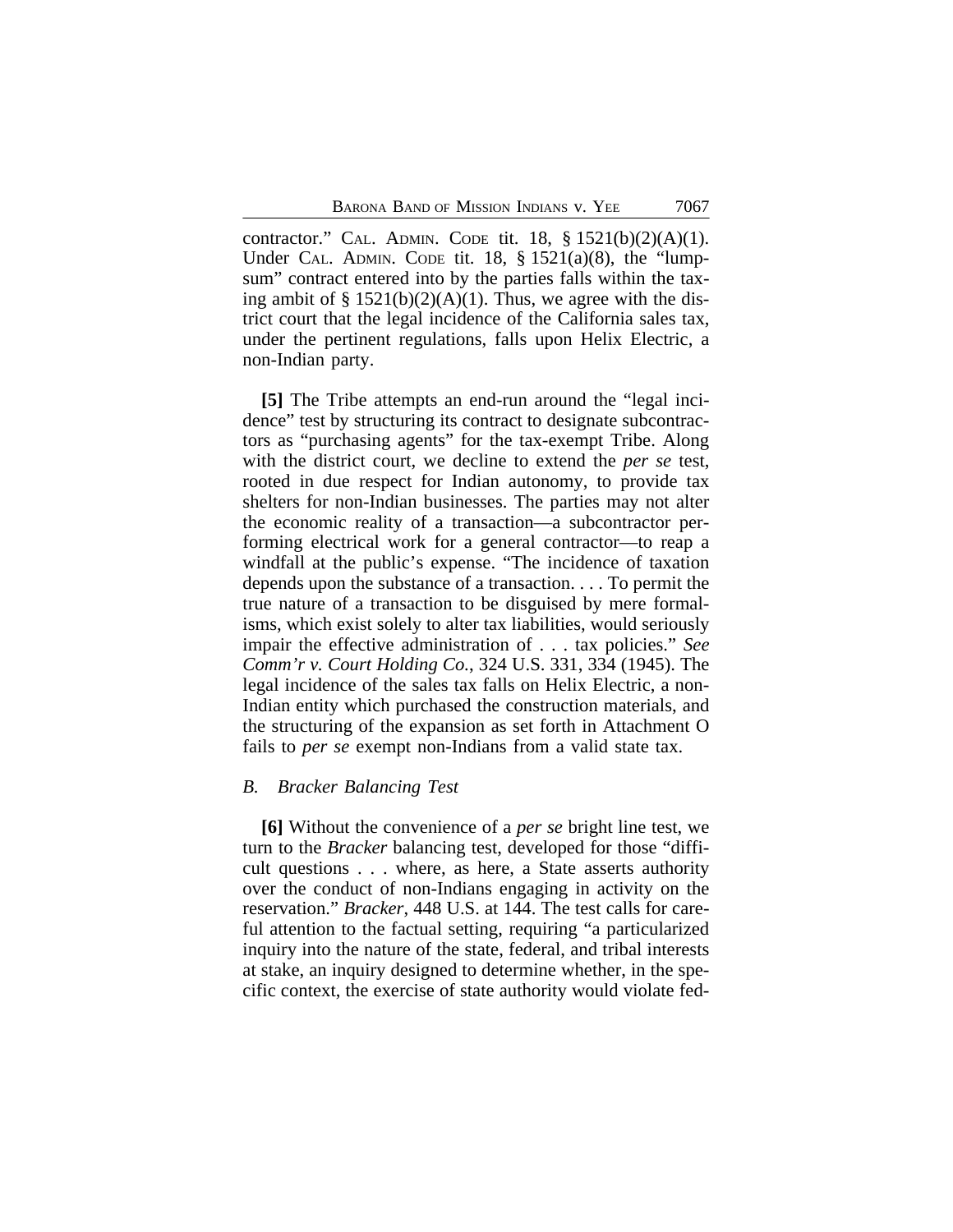eral law." *Id*. at 145. The factual sensitivity of the test means that " 'no rigid rule' governs such an exercise of state authority." *Red Mountain Machinery Co. v. Grace Inv. Co*., 29 F.3d 1408, 1410 (9th Cir. 1994). As an aid, however, "[t]he Supreme Court has identified a number of factors to be considered when determining whether a state tax borne by non-Indians is preempted, including: 'the degree of federal regulation involved, the respective governmental interests of the tribes and states (both regulatory and revenue raising), and the provision of tribal or state services to the party the state seeks to tax." *Salt River Pima-Maricopa Indian Community v. Arizona*, 50 F.3d 734, 736 (9th Cir. 1995) (citation omitted).

As a backdrop to the *Bracker* test, we note a parallel line of authority that aids in our analysis. The Court has previously expressed disfavor toward tribal manipulation of tax policy to gain "an artificial competitive advantage over all other businesses in a State." *Washington v. Confederated Tribes of Colville Indian Reservation*, 447 U.S. 134, 155 (1980) (hereinafter, "Colville"). In *Colville*, Indian tobacco dealers, selling non-tribal products to non-Indians, sought tribal exemption from Washington State's tobacco excise tax in order to sell less expensive products to budget-minded customers willing to travel to the reservation for the savings. *Id*. at 145. The Court declined to extend the preemption doctrine to cloak the tribe's business practice. "What the smokeshops offer these customers, and what is not available elsewhere, is solely an exemption from state taxation. . . . We do not believe that principles of federal Indian law, whether stated in terms of pre-emption, tribal self-government, or otherwise, authorize Indian tribes thus to market an exemption from state taxation to persons who would normally do their business elsewhere." *Id*. at 155. We have understood *Colville* to support the principle that "[w]hen state taxes are imposed on the sale of non-Indian products to non-Indians, as . . . in the socalled 'smoke shop' cases, the preemption balance tips toward state interests." *Salt River Pima-Maricopa Indian Cmty.*, 50 F.3d at 737.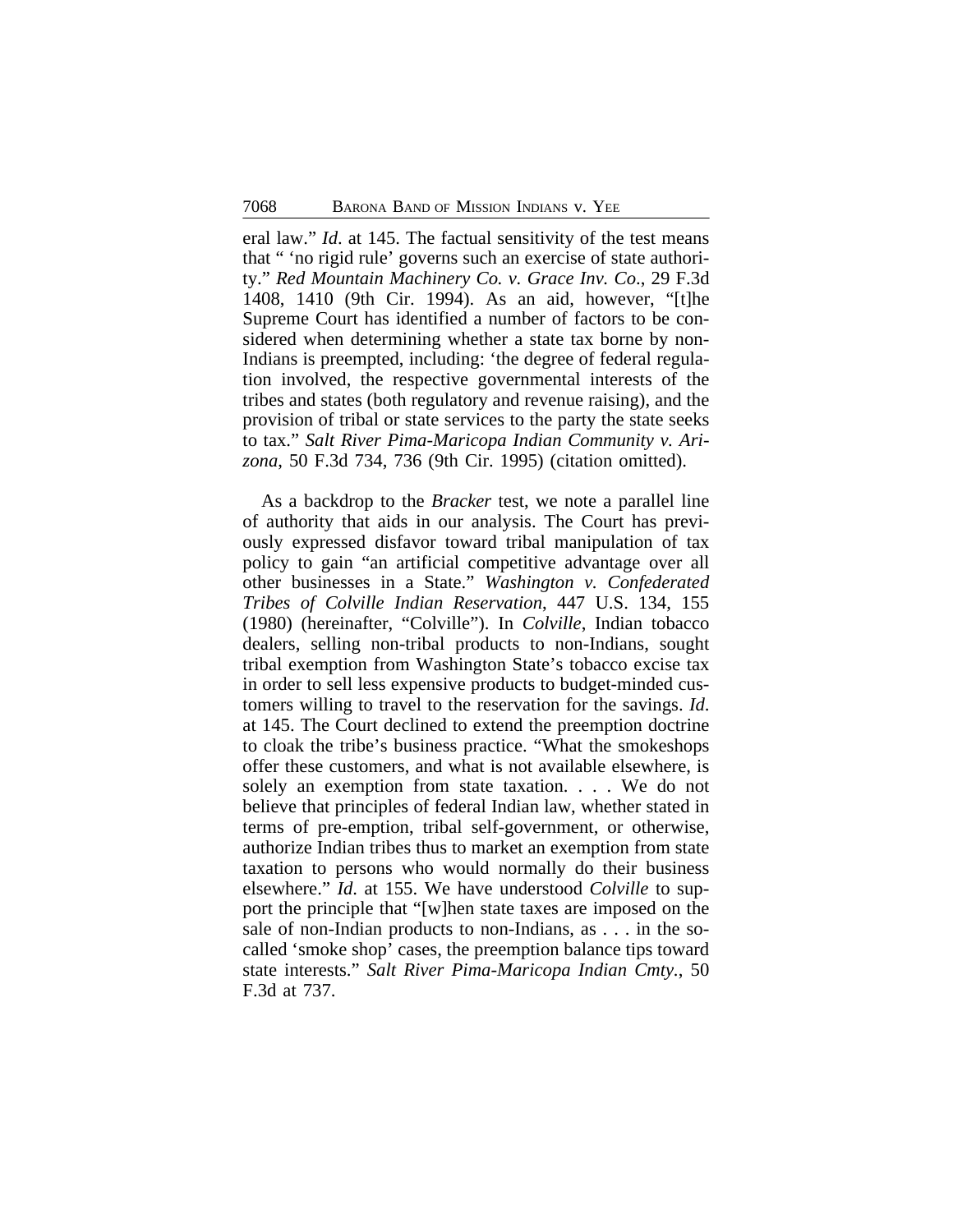**[7]** Tribal interests are implicated by the imposition of the California tax on the construction work performed by Helix Electric on Tribal territory. The Tribe enjoys a right to autonomy within its territory, as noted in *Bracker* itself: "[T]here is a significant geographical component to tribal sovereignty, a component which remains highly relevant to the preemption inquiry; though the reservation boundary is not absolute, it remains an important factor to weigh in determining whether state authority has exceeded the permissible limits." *Bracker*, 448 U.S. at 151. However, the right of territorial autonomy is significantly compromised by the Tribe's invitation to the non-Indian subcontractor to theoretically consummate purchases on its tribal land for the sole purpose of receiving preferential tax treatment. That these sophisticated parties contracted to create a taxable event on Indian territory which otherwise would occur on non-Indian territory factually distinguishes the present case from the multitude of cases where courts have analyzed state taxation on non-Indians performing work on Indian land. *See*, *e.g.*, *Bracker*, 448 U.S. at 137-38 (preempting Arizona's motor carrier license and use fuel taxes on non-Indian timber company entering Indian territory to fell trees planted on Indian territory); *Crow Tribe of Indians v. Montana*, 819 F.2d 895, 897 (9th Cir. 1987) (preempting Montana coal taxes against non-Indians mining coal located under reservation).

**[8]** It also appears that permitting the tax on Helix Electric may affect the overall profitability of the Tribe's casino operation. If the California sales tax is validated, the Tribe must, according to the contract, indemnify Helix Electric for over \$200,000. This amount will be compounded by amounts paid to the other subcontractors, as well as Hensel Phelps. This alone, however, does not bar the imposition of a tax on non-Indians. *See Salt River Pima-Maricopa Indian Cmty.*, 50 F.3d at 737 ("[T]he Ninth Circuit and the Supreme Court have repeatedly held that 'reduction of tribal revenues does not invalidate a state tax.' "); *Crow Tribe of Indians v. Montana*, 650 F.2d 1104, 1116 (9th Cir. 1981) ("It is clear that a state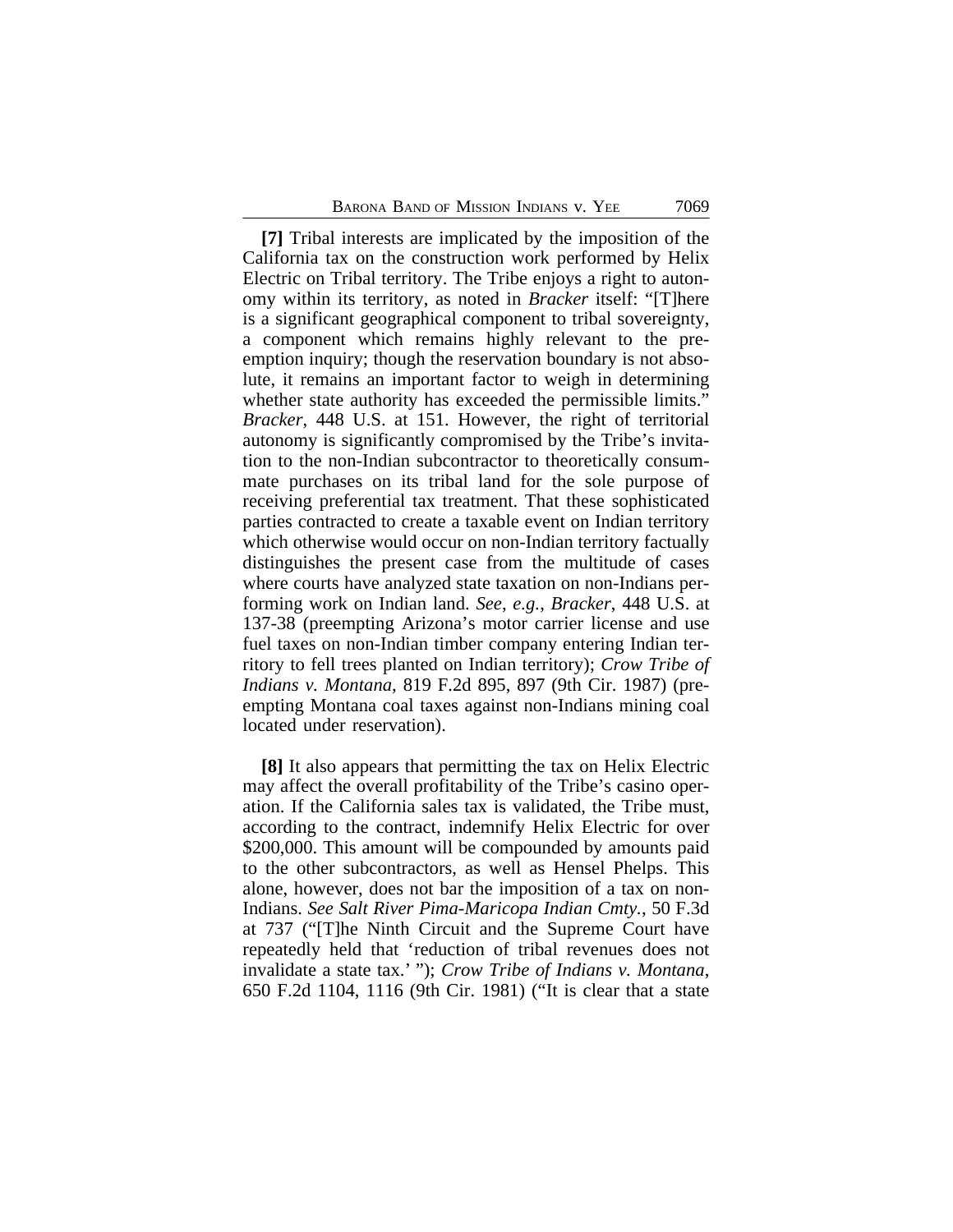tax is not invalid merely because it erodes a tribe's revenues, even when the tax substantially impairs the tribal government's ability to sustain itself and its programs."). It is true that tribes have an interest in their economic self-sufficiency. *See California v. Cabazon Band of Mission Indians*, 480 U.S. 202, 218 n.20 (1987) ("It is important to the concept of selfgovernment that tribes reduce their dependence on Federal funds by providing a greater percentage of the cost of their self-government.") (citing 19 Weekly Comp. of Pres. Doc. 99 (1983)). However, this concern carries minimal weight in the context of a \$75 million casino expansion, and where but for the contractual arrangement providing for indemnification by the Tribe, it would be Helix's revenues— and not the Tribe's —that would be reduced. Recognizing, moreover, that the legal incidence of the tax falls upon a non-Indian subcontractor, we find the tribal interests to be weak.

**[9]** The federal interests triggered by the tax are similarly minimal. Federal interests are greatest when the government's regulation of a given sphere is "comprehensive and pervasive." *Ramah*, 458 U.S. at 839. In *Ramah*, the Court found significant federal interests since "[t]he direction and supervision provided by the Federal Government for the construction of Indian schools le[ft] no room for the additional burden sought to be imposed by the State through its taxation." *Id*. at 841-42. The Court made a similar finding in *Bracker* regarding federal regulation of timber sales. *Bracker*, 448 U.S. at 145 ("At the outset we observe that the Federal Government's regulation of the harvesting of Indian timber is comprehensive."). This is contrasted with the degree of regulation found presently in IGRA. Through IGRA, Congress comprehensively regulates Indian gaming; however, California's tax is not on Indian gaming activity or profits, but rather on construction materials purchased by a non-Indian electrical subcontractor, which could be used for a multitude of purposes unrelated to gaming. Simply put, IGRA is a gambling regulation statute, not a code governing construction contractors, the legalities of which are of paramount state and local concern.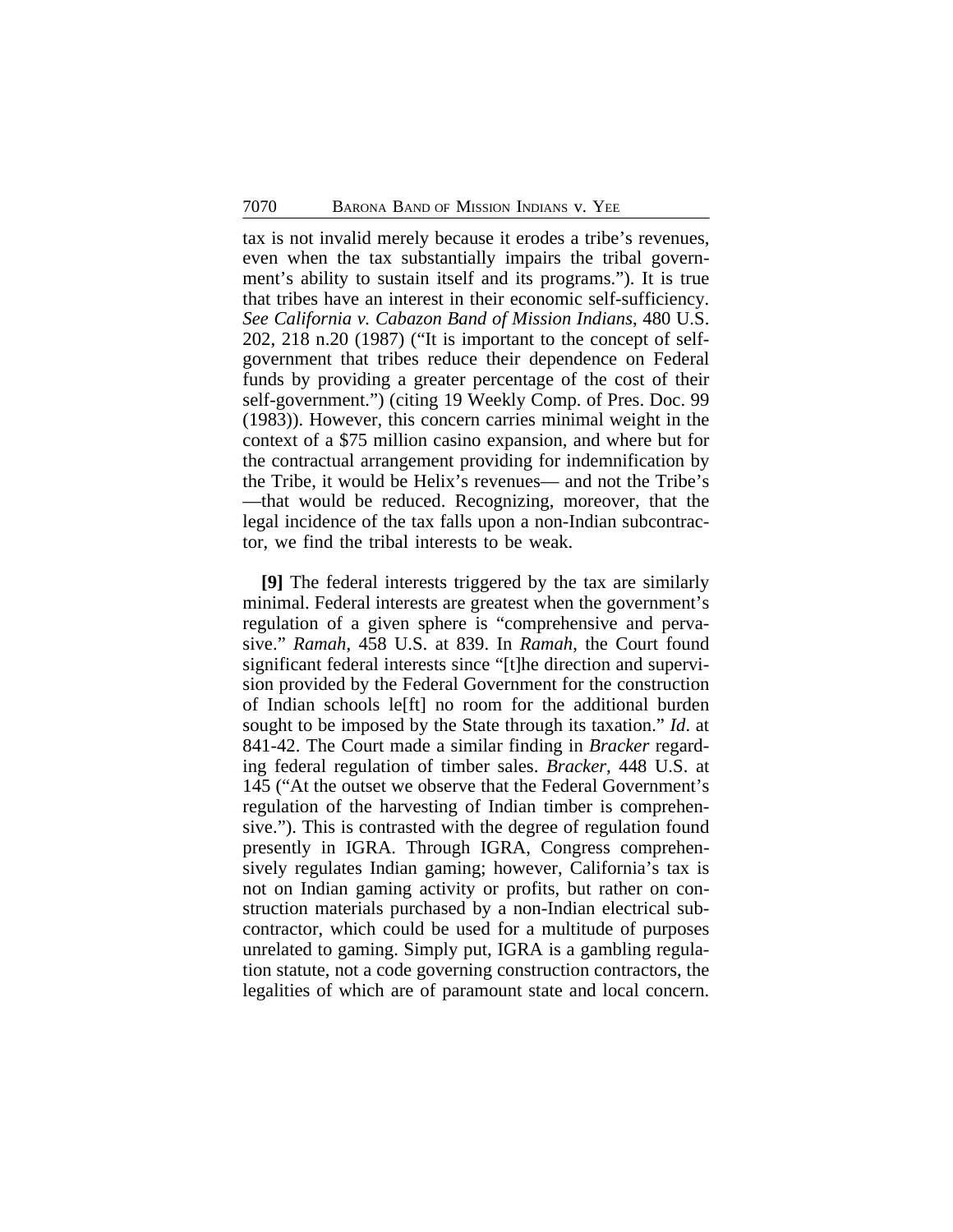*Cf. Atchison, T & S.F. Ry. Co. v. Public Utilities Comm'n of Cal.*, 346 U.S. 346, 355 (1953) (noting that "the construction . . . of public streets is a matter peculiarly of local concern").

The federal government has a concomitant interest in the Tribe's economic self-sufficiency. As with the related tribal interest, the federal government's interest in Indian economic vitality does not alone defeat an otherwise legitimate state tax. *See Salt River Pima-Maricopa Indian Cmty.*, 50 F.3d at 739 ("The federal government has expressed an interest in assisting tribes in their efforts to achieve economic self-sufficiency. However, that interest does not, without more, defeat a state tax on non-Indians."). This interest continues to fade when the commercial activity is rigged to trigger a tax exemption. *See Colville*, 447 U.S. at 155 (noting that "a congressional concern with fostering tribal self-government and economic development [does] not go so far as to grant tribal enterprises selling goods to nonmembers an artificial competitive advantage over all other businesses in a State"). Moreover, as noted with the related tribal interest, our concern with selfsufficiency necessarily lessens in the specific context of a multi-million dollar casino expansion.

**[10]** We agree with the Board that the *Bracker* analysis tips in its favor where the state levies a neutral sales tax on non-Indians' purchases which—but for contractual creativity would have occurred on non-Indian land. In these circumstances, we find the state interest in the application of its general sales tax to be greater than the combined federal and tribal interests. Raising revenue to provide general government services is a legitimate state interest. *See Crow Tribe of Indians*, 650 F.2d at 1113 ("Of course, revenue raising to support government is a proper purpose behind most taxes."); *Salt River Pima-Maricopa Indian Cmty.*, 50 F.3d at 737 ("The state also has a legitimate governmental interest in raising revenues, and that interest is likewise strongest when the tax is directed at off-reservation value and when the taxpayer is the recipient of state services."). We recognize that the state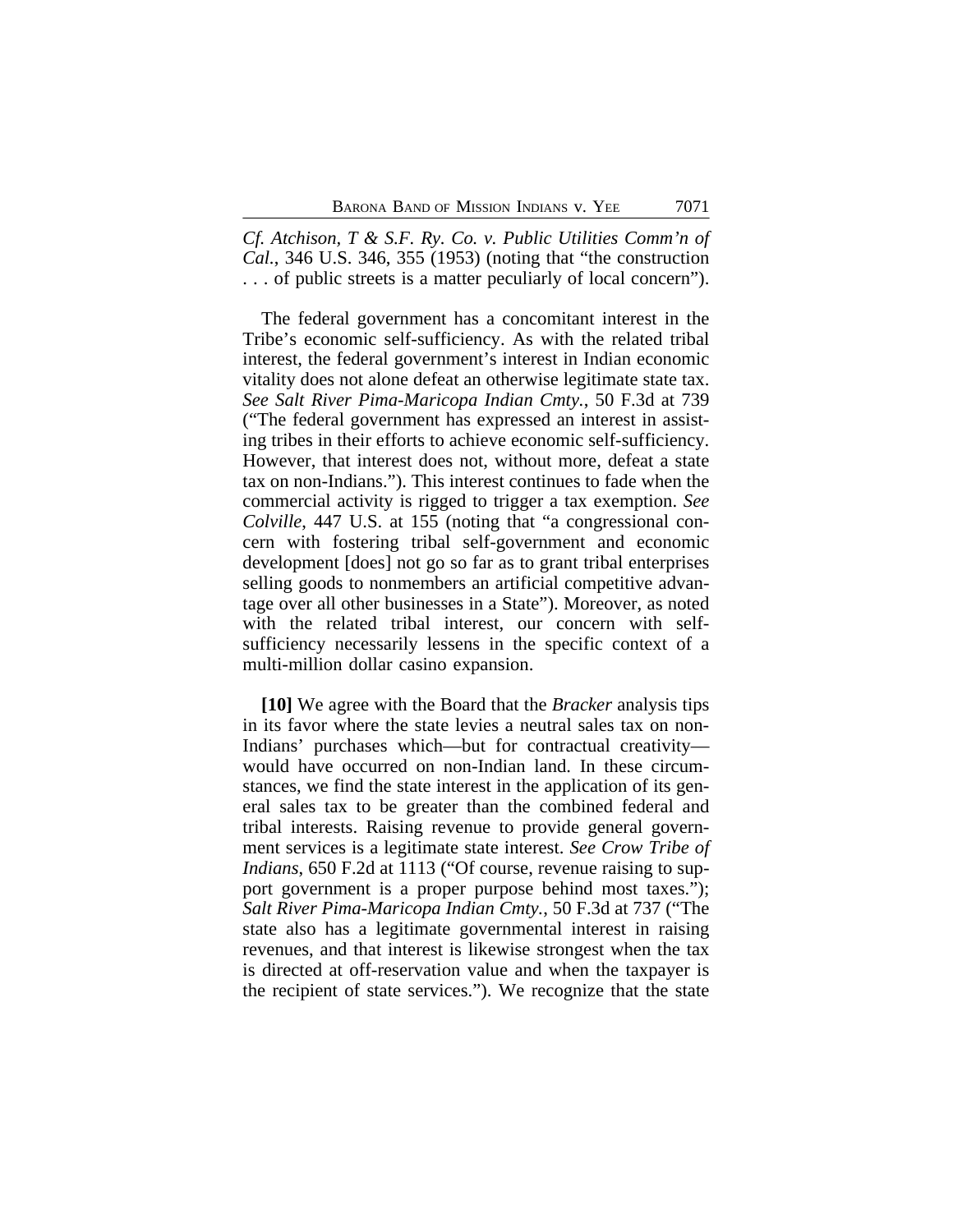interest strengthens where there is a nexus between the taxed activity and the government function provided, and that such a nexus is not found here. *See Ramah*, 458 U.S. at 843. Nevertheless, the state has a parallel interest in preventing the manipulation of its tax laws to aid a casino in shopping tax exemptions to local businesses who otherwise would remit sorely needed revenue to the state. In the precise factual context presented here, the general state interests of revenue raising and consistent application of its tax laws trump the weak interests of the Tribe and federal government. We conclude that California's tax of Helix Electric is a valid exercise of state power under the *Bracker* test.

#### *C. Preemption by IGRA*

**[11]** The Tribe also contends that the California sales tax on the construction equipment used by Tribal subcontractors has been directly preempted by IGRA. We agree, however, with the Board that IGRA's comprehensive regulation of Indian gaming does not occupy the field with respect to sales taxes imposed on third-party purchases of equipment used to construct the gaming facilities.**<sup>3</sup>** IGRA's core objective is to regulate how Indian casinos function so as to "assure the gaming is conducted fairly and honestly by both the operator and players." 25 U.S.C. § 2702(2). Extending IGRA to preempt any commercial activity remotely related to Indian gaming employment contracts, food service contracts, innkeeper codes—stretches the statute beyond its stated purpose.**<sup>4</sup>**

<sup>&</sup>lt;sup>3</sup>The Tribe points with approval to 25 U.S.C. § 2710(d)(4), which states that "nothing in this section shall be interpreted as conferring upon a State or any of its political subdivisions authority to impose any tax, fee, charge, or other assessment upon an Indian tribe." However, as discussed above, the tax in question has been imposed upon the non-Indian outfit Helix Electric and not on the Tribe itself.

**<sup>4</sup>**We agree with the Board that the compact entered into by the Tribe and the State does not bear on our analysis here. *See In re Indian Gaming Related Cases*, 147 F.Supp.2d 1011, 1018 (N.D. Cal. 2001) ("States cannot insist that compacts include provisions addressing subjects that are only indirectly related to the operation of gaming facilities."). The question before us is properly framed as a tax levied on a non-Indian tribe, and therefore falls outside the scope of the compact.